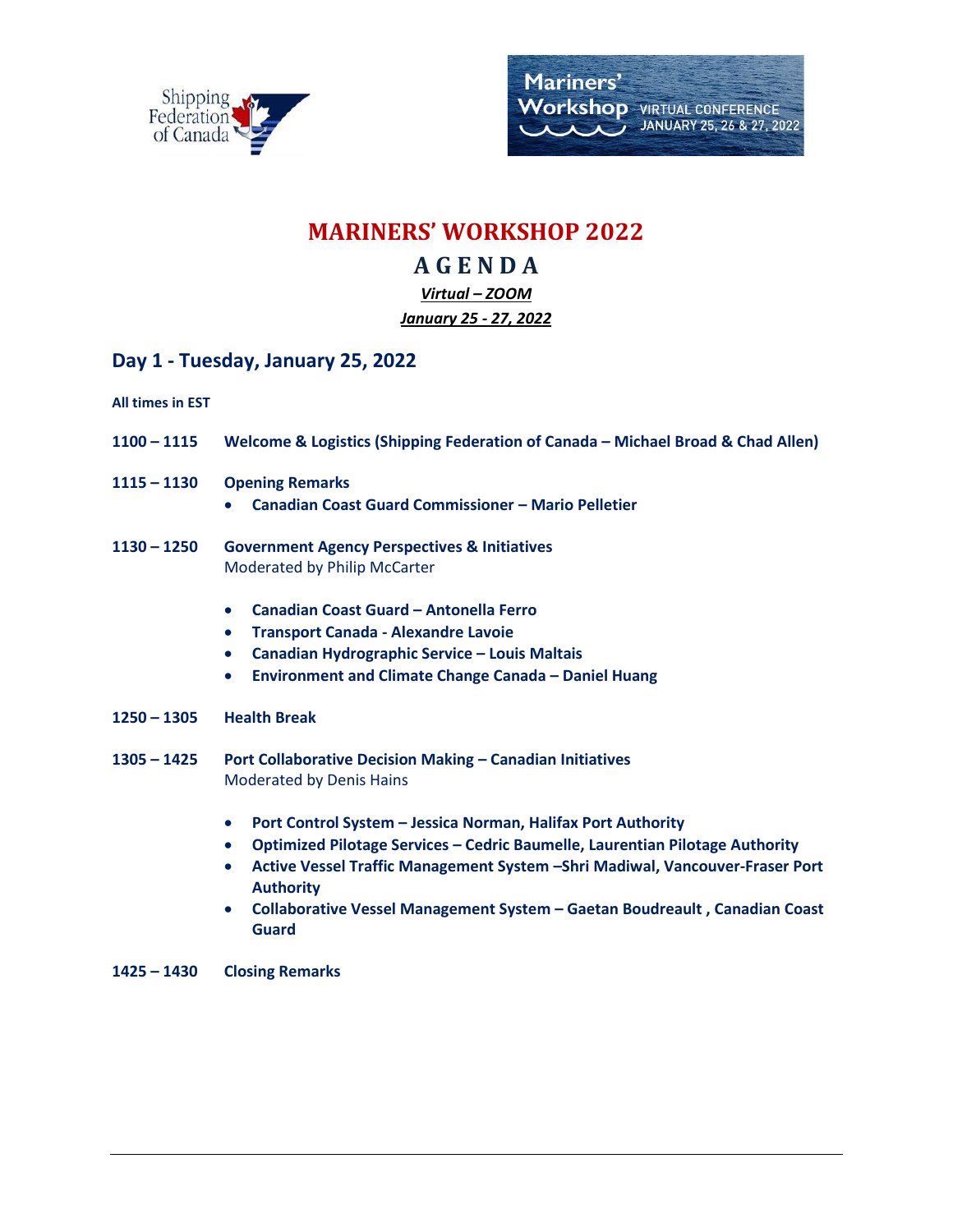

## **MARINERS' WORKSHOP 2022 A G E N D A**

*Virtual – ZOOM January 25 - 27, 2022*

### **Day 2 - Wednesday, January 26, 2022**

**All times in EST**

- **1100 - 1105 Welcome & Logistics (Shipping Federation of Canada - Chad Allen)**
- **1105 – 1205 Government Agency Perspectives & Initiatives** Moderated by Denis Hains
	- **National Research Council Canada – Marie-Chantal Ross**
	- **St. Lawrence Seaway Management Corporation – Peter Burgess**
	- **United States Coast Guard – Dave Lewald**
- **1205 – 1305 Panel Discussion - Artificial Intelligence (AI) in the Marine Sector** Moderated by Denis Hains
	- **Scale AI – Etienne Dudley**
	- **Montreal Port Authority - Daniel Olivier**
	- **Global Spatial Technology Solutions (GSTS) – Ana Alfaro**
	- **Maritime Multimodal Supply Chain Kevin Heffner**
- **1305 – 1320 Health Break**
- **1320 – 1420 Regional eNavigation Updates** Moderated by Philip McCarter
	- **Pacific – Paul Devries, BC Coast Pilots**
	- **Great Lakes – Natacha Riendeau, Canadian Coast Guard**
	- **Quebec – JF Belzile, Montreal Port Authority**
	- **Atlantic – Andrew Rae, Canadian Marine Pilots Association**
- **1420 – 1430 Closing Remarks**